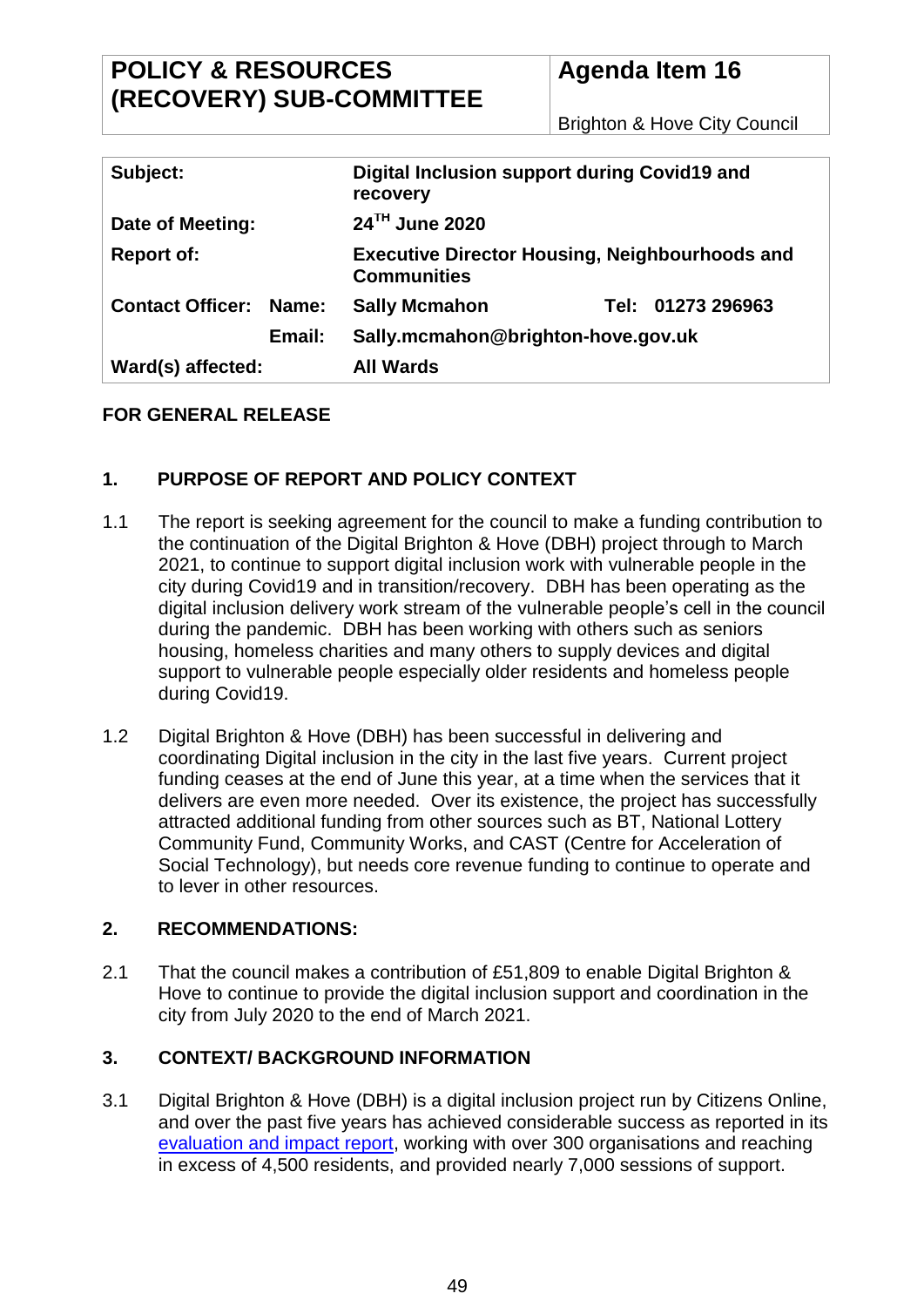- 3.2 DBH has established the extent of digital exclusion in the city through a [baseline](https://www.citizensonline.org.uk/wp-content/uploads/2020/05/DBH2016baselineExecutiveSummary.pdf)  [evaluation](https://www.citizensonline.org.uk/wp-content/uploads/2020/05/DBH2016baselineExecutiveSummary.pdf) in 2016 which was [reviewed](Digital%20Exclusion%20In%20Brighton%20&%20Hove%20Baseline%20Review%202018) in 2018. The disproportionate impact on older people has long been recognised, and DBH has produced a [report](https://www.citizensonline.org.uk/wp-content/uploads/2018/10/AgeAndDigitalInclusionBHWeb.pdf) on this. This disproportionate effect is reflected in the impact of Covid19 on older and vulnerable people, who are now doubly disadvantaged at a time when digital access is even more critical.
- 3.3 Benefits of Digital Inclusion Provision:

To the end beneficiaries:

- Access to services and support via digital means especially for vulnerable people
- Reduction in social isolation and exclusion, and related financial disadvantage
- Improved health and well-being using digital contact with health and social care providers, digital self-help resources, and mood-boosting recreational resources
- Earnings benefits: these relate to increased earnings of between 3% and 10% through acquiring digital skills
- Employability benefits: access to work, education and training opportunities, improved employability, and access to benefits if unemployed
- Retail transaction benefits: shopping online has been found to be 13% cheaper on average than shopping in-store
- Communication benefits: basic digital skills can enable people to connect and communicate with family, friends, and the community 14% more frequently
- Time savings: these relate to the time saved by accessing government services and banking online rather than in person, est. about 30 minutes per transaction.

(Data based on research by the [Centre for Economics and Business Research\)](file://///WAP-MODERN/mgReportDbDocs/7/9/7/R00007797/The%20Economic%20Impact%20of%20Basic%20Digital%20Skills%20and%20Inclusion%20in%20the%20UK):

To the council:

- Improved communication and service delivery to residents
- Improved customer satisfaction through improved quality of service
- Greater cross-sector collaboration in meeting the needs of local vulnerable people

To the community and voluntary sector:

- More efficient use of their resources and better sustainability from greater collaboration
- Improved digital skills of staff and volunteers
- Improved communication and marketing using digital tools
- Less dependency of clients on face to face or telephone advice on routine issues as they become more willing and able to use online resources
- 3.4 In a crisis where digital access and skills are even more essential to get support, food, medicines, benefits, and remain in contact with family and friends, it is essential that organisations and sectors work together to reduce the digital divide. Specific objectives are:
	- To operate as part of the city's Covid19 Recovery Programme, supporting vulnerable people through digital inclusion activity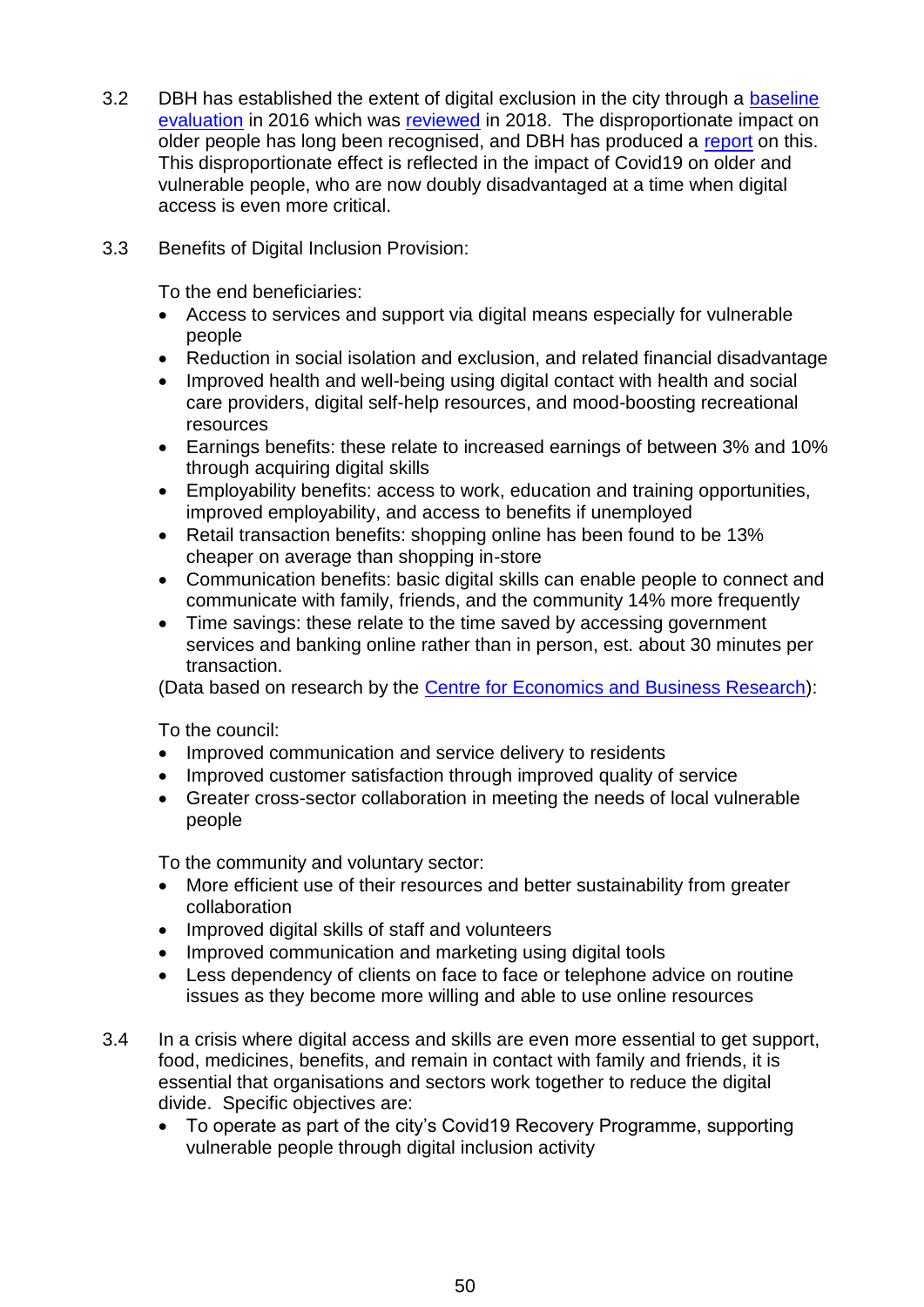- To coordinate the provision of remote digital support to those already online but lacking skills and confidence to use digital, and isolated due to the Covid19 crisis
- To help organisations source and distribute digital tech and connectivity to those without it, and link this to remote support in using it
- To support local community and voluntary sector organisations with their digital development using digital strategies and tools to innovate and improve their service as they shift from face to face to more digital contact with their end beneficiaries (this work was interrupted in its last phase by the Covid19 crisis)
- To maintain and support the DBH network, working across sectors to enable collaboration on digital inclusion activity
- To support the network of Digital Champions to resume face to face digital inclusion support, and provide training for organisations developing their digital development

# **4. ANALYSIS & CONSIDERATION OF ANY ALTERNATIVE OPTIONS**

- 4.1 Three options were considered in the business case: do nothing; fund 100% of the core operating budget for DBH; fund 70% of the operating budget for DBH.
- 4.2 The case for doing nothing is that the council does not spend £51,809 in supporting the project. But the disadvantage of this is that the city will then lose the value of the benefits that DBH can bring, estimated at £229,859, and also face potential additional costs of increased email, telephone and face to face enquiries relating to digital support and skills, and recreating the training and support materials for volunteers and staff supporting digital inclusion and skills that DBH currently provides. Most importantly, local people would also feel the negative impacts of digital exclusion including, greater isolation and poorer mental health; difficulty accessing benefits, information, support, and services.
- 4.3 The other two options bring similar benefits (see 3.3 above) with the opportunity to reach more people and achieve higher targets with the fully funded option as more time would be spent on seeking funding for digital devices rather than to just remain operational. The 70% funding option gives DBH a reasonable chance of being able to raise the additional funding required from elsewhere, whilst still achieving substantial outcomes and targets.
- 4.4 The estimate value of the contribution that DBH can make is £229,859, if the council can provide £51,809 (70% of operational funding) made up of:
	- **E155,400 value of social return on investment at 3:1 ratio<sup>1</sup>**
	- £36,750 value of support to each sector organisation (output)<sup>2</sup>
	- £10,500 value of DC volunteers time

 $\overline{a}$ 

- £5,500 value of devices already acquired
- £5,000 Citizens Online Training & Support Resources (webinars, materials)
- £1,500 DBH Signposting Website hosting and development

<sup>1</sup> Based on Just Economics research from Get IT Together programme 2014. Alternative calculations are £500. saving in the first year for a new internet user (>£250,000 under this programme), or using a 15:1 Cost Benefit Ratio based on research by Good Things Foundation in 2018, however this was based on a ten year cumulative impact and investment.

<sup>2</sup> Estimate of £175. value to each organisation in the network over 9 months, based on 300 current registered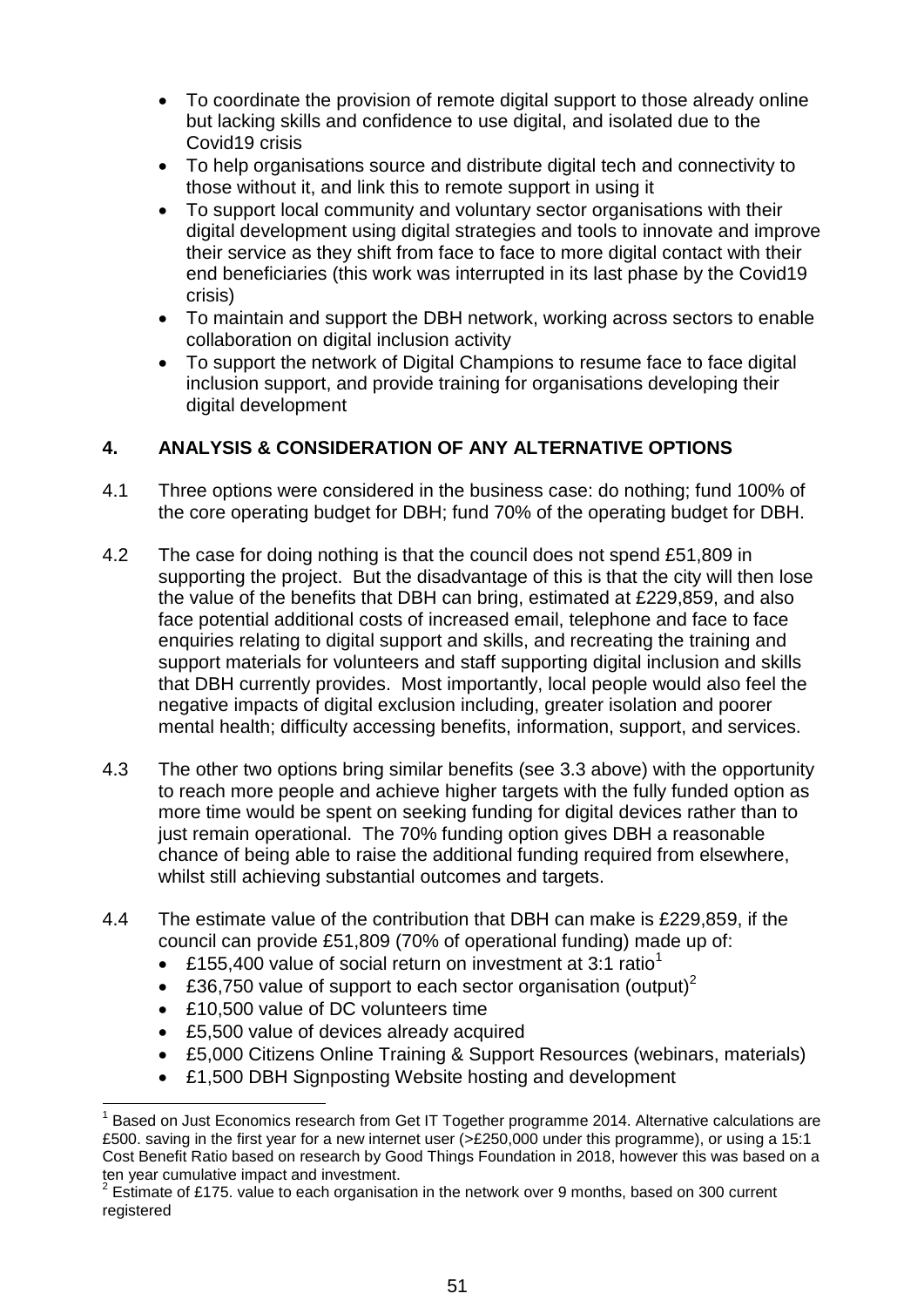- £1,200 Digital Champions Network resources
- > £7,000 value of leveraged funding
- >£7,000 of in-kind support from Tech sector

# **5. COMMUNITY ENGAGEMENT & CONSULTATION**

5.1 The DBH network of over 300 organisations meets quarterly and has regular digital engagement, and the issue of the continuation of DBH was discussed through this network. The overwhelming response from those involved was the support for its continuation and the importance of the work that it is doing. There are example case studies with feedback from organisations and beneficiaries engaged in phase two of the project, including from seniors housing; council customer service centres; Brighton Unemployed Centre Families Project; and YMCA.

#### **6. CONCLUSION**

- 6.1 The context of Covid19 has made the issues of digital exclusion and digital service transformation, utterly essential and urgent. Those suffering from multiple and overlapping forms of deprivation in the city are also the most likely to be digitally excluded. Without devices or connectivity, the most vulnerable may be stuck in their homes, unable to access food, healthcare and other services and the support they need.
- 6.2 As the crisis swiftly evolves, these immediate problems of connectivity will be supplemented with medium term problems of service provision in the public and third sectors having to make radical and substantial transformations from mostly in person, to online forms of provision. This will trigger many other needs of digital transformation, including upskilling workers and putting in place new forms of digital infrastructure. This digital transformation will then be increasingly necessary for organisations to survive through a recession that is predicted to be the deepest in 100 years.
- 6.3 The recommendation is to contribute £51,809 for the July 20 to March 21 period to enable DBH to continue to support digital inclusion activity in the city. This represents 70% of the operational costs and gives DBH a reasonable chance of being able to raise the additional 30% from other sources.

# **7. FINANCIAL & OTHER IMPLICATIONS:**

#### Financial Implications:

- 7.1 There is currently no specific budget to fund the £51,809 contribution. However, this cost can be managed within the current Libraries budget by reducing the contribution to the Libraries PFI reserve during 2020/21. A review of the reserve has been undertaken and this one year reduction in contribution is achievable.
- 7.2 The council is currently facing a gap of an estimated £51.6m due to the costs of the pandemic against the expected levels of government grant. Any additional costs to the authority could increase this gap.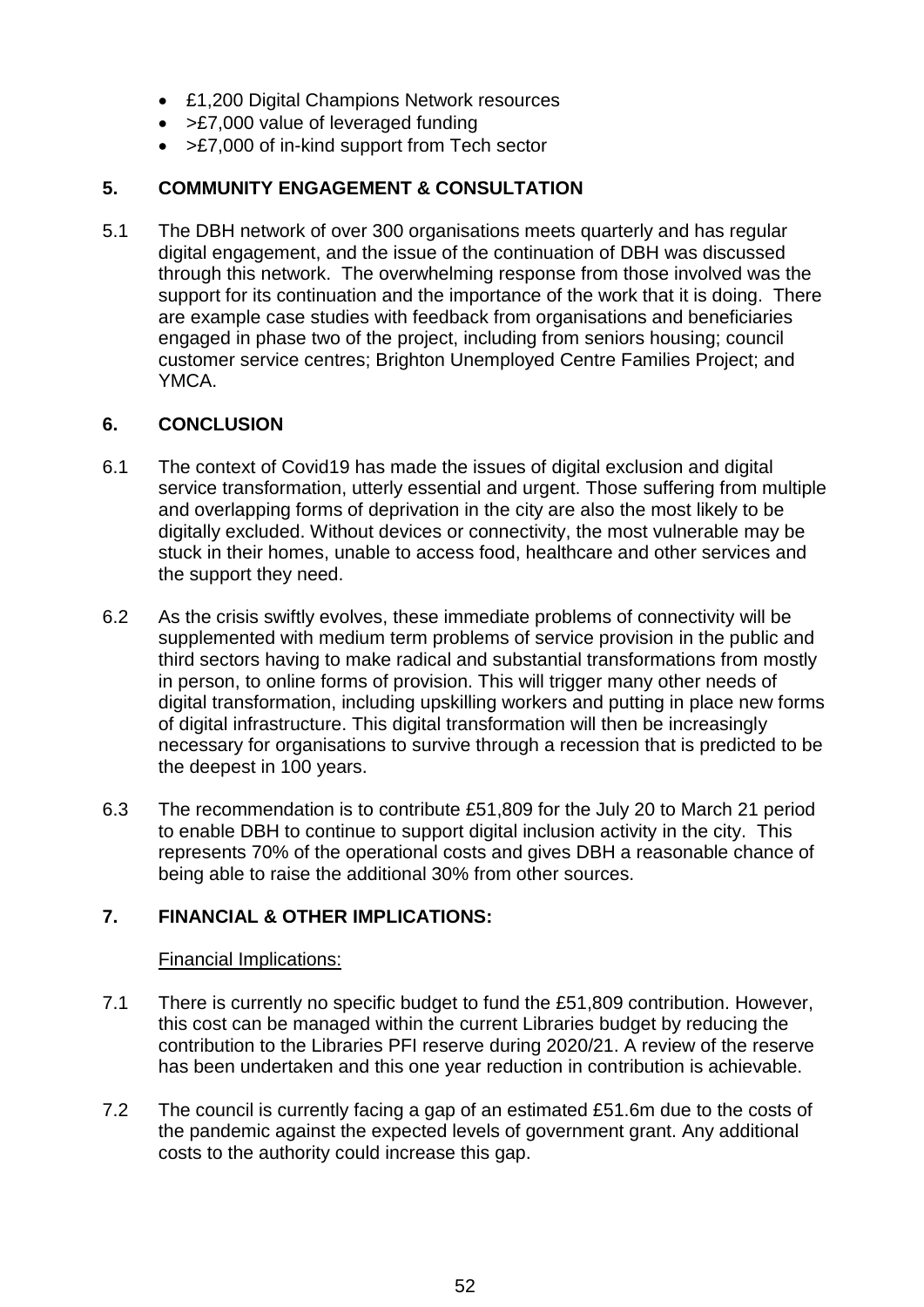*Finance Officer Consulted: Monica Brooks Date: 09/06/20*

Legal Implications:

7.3 The Council must take into consideration the financial implications referred to above in reaching a decision.

*Lawyer Consulted: Elizabeth Culbert Date: 080620*

#### Equalities Implications:

7.4 Digital inclusion impacts hardest on those most vulnerable, such as the elderly, the poor, the homeless, and those with health conditions and mental health issues. The digital divide reflects other social exclusions factors, and these are more acute at this time of crisis. An equalities impact assessment is being completed.

#### Sustainability Implications:

7.5 DBH will be working with organisations that recycle digital devices to help supply this equipment to those without and who cannot afford to purchase them. Currently exploring the opportunity to work with Tech Takeback on project to recycle digital devices for working and studying at home.

#### Brexit Implications:

7.6 None

# Any Other Significant Implications:

7.6 DBH has been an operational workstream of the Vulnerable People's cell during the height of the crisis, supporting vulnerable people in the city through digital inclusion activity. This would continue as part of the developing City Recovery Programme.

# Crime & Disorder Implications:

7.7 None

# Risk and Opportunity Management Implications:

7.8 This is an opportunity to build on the benefits already achieved and improve digital access, skills, and confidence for the most vulnerable. If DBH stops work in June, there is a risk that the most vulnerable experience further disadvantage through lacking opportunities that digital inclusion brings and the digital divide gets larger.

There is a risk of not achieving the additional funding needed to maintain the DBH projects work, but this will be significantly mitigated by the council funding 70% of core operating costs.